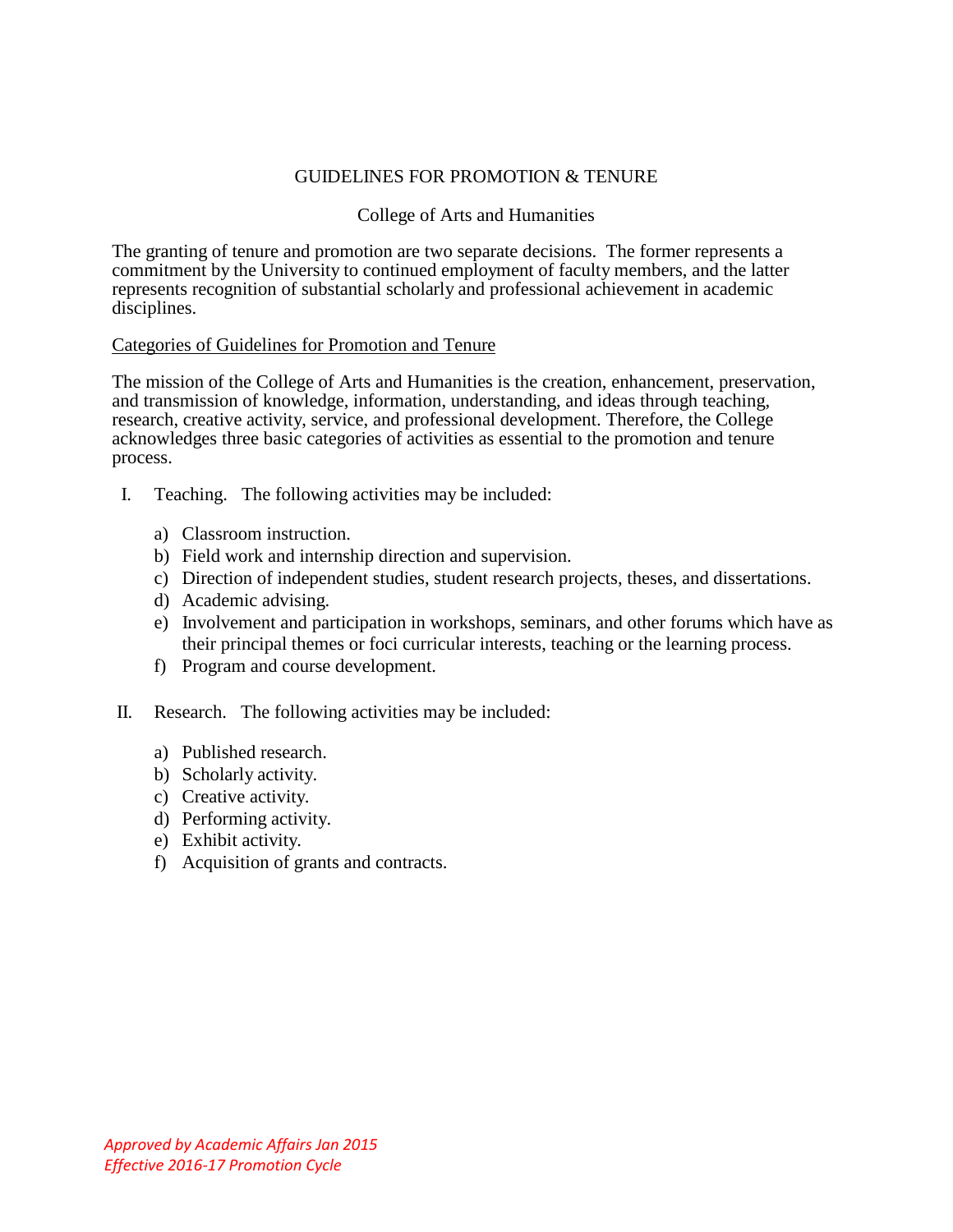- III. Professional Development and Service. The following activities may be included:
	- a) Activity devoted to the administrative function of the department, College, and University.
	- b) Activity which facilitates the objectives of the University, College, and department.
	- c) Participation in professional organizations related to faculty members' disciplines or general faculty roles.
	- d) Participation in conferences, courses, workshops, seminars, and acquisition of academic degrees designed to enhance competence and understanding of academic or scholarly material.
	- e) Seeking and developing new ways to improve performance and make contributions to the department, College, and University.
	- f) Activity which utilizes professional background and expertise in the community outside of the University.

Activities other than those listed in the above categories may be included by departments. Except for invitations of distinction, unassigned activities compensated by sources other than the University generally will not be credited for tenure or promotion.

## Guidelines for Tenure

The granting of tenure represents a commitment by the University to continued employment of faculty, and it is incumbent upon the faculty to demonstrate that, prior to earning tenure, they have established a strong record of successful teaching, research, professional development and service activity that will be sustained throughout their academic careers. Faculty members seeking tenure shall provide evidence of achievement in the three basic categories of performance. Evidence of academic performance shall be consistent with their years of experience and opportunities, and shall meet University, College and department requirements. Substantial achievement in both teaching and research, and indications of excellence in these categories in the future, are necessary for tenure. An appropriate amount of activity in professional development and service is also required. Outstanding performance in the professional development and service category alone is insufficient for tenure. To acquire tenure, faculty members must demonstrate the potential for making a positive contribution to their discipline, department, College and University.

All tenure-earning faculty will be reviewed by the department chair annually in accordance with University requirements. In addition, at the end of the third year of a tenure-earning appointment, a comprehensive, internal review of the faculty member's progress and performance will be conducted by the department chair and a written report submitted to the Dean and the faculty member. The report may recommend appointment for another year, notice of unlikely prospect of tenure achievement, or objectives which must be achieved in order to be subsequently tenured.